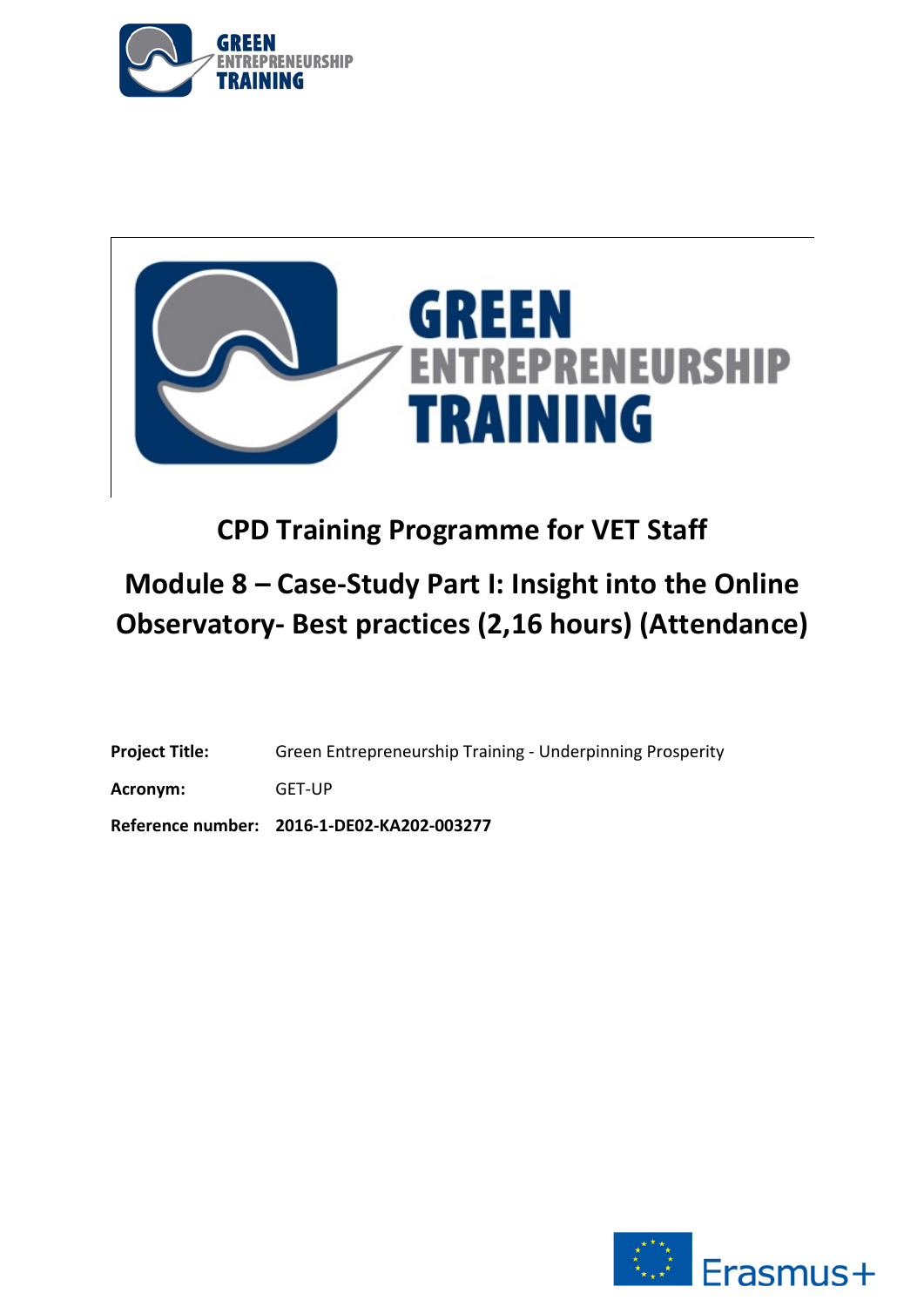

## Module 8– Case-Study Part I: Insight into the Online Observatory- Best practices

Module 8 offers tasks for the trainers which brings them in direct contact with the onlineobservatory and its information. The tasks will be discussed and the trainers will describe a Green Entrepreneurship business on their own to get used to it as well as to think about ways to integrate these elements in their own teaching in the GET-UP courses based on the GET-UP-Curriculum.

## Learning outcomes

### To Provide

- the knowledge of the GET-UP observatory and what it is for
- the knowledge of best practices on the GET-UP observatory
- the ability to integrate the observatory in their own teaching in the GET-UP courses based on the GET-UP curriculum
- the ability to describe a green business on their own

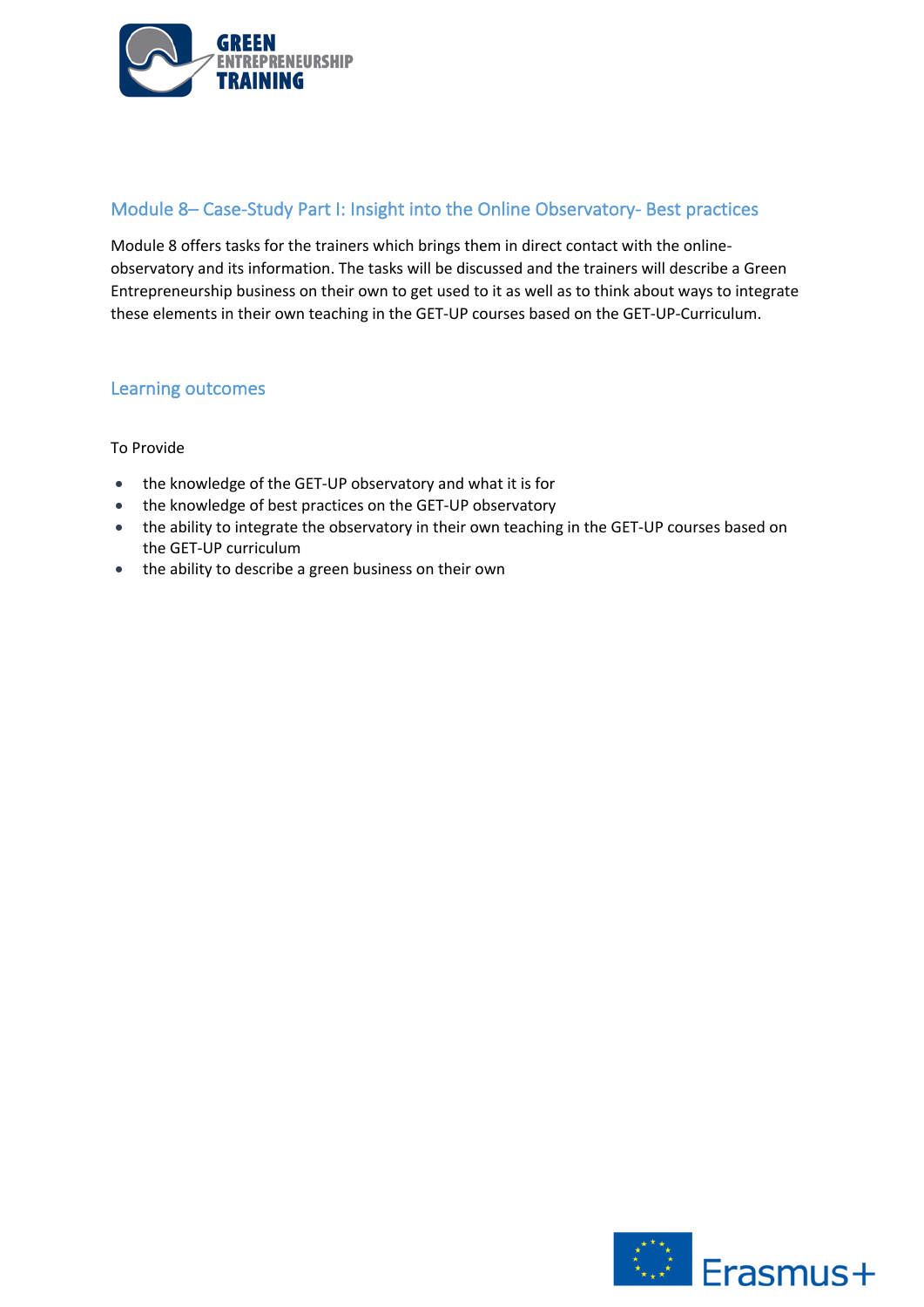

## Introduction – the online observatory

| <b>Observatory</b>              |                                                                                                 |                            |
|---------------------------------|-------------------------------------------------------------------------------------------------|----------------------------|
| Observatory of Green Businesses |                                                                                                 |                            |
| <b>CLEAN TECHNOLOGIES</b>       | <b>ECO CONSTRUCTION</b>                                                                         | <b>ECO TOURISM</b>         |
| <b>FOOD PROCESSING</b>          | <b>HABITAT CONSERVATION</b>                                                                     | <b>RENEWABLE ENERGY</b>    |
| <b>SUSTAINABLE FASHION</b>      | <b>WASTE MANAGEMENT</b>                                                                         |                            |
| Cyprus<br>Avákukhos             | Finland<br>$A \underset{\circ}{\wedge} P \underset{\circ}{\wedge} L \underset{\circ}{\wedge} A$ | Germany<br><b>O</b> apriku |

## Aim, function and concept

The Online Observatory showcases green enterprises is a micro-social network providing users with a wide range of networking, information sharing and collaboration opportunities. The observatory is used to present case studies of successful green entrepreneurs in all partner countries to stimulate and inspire potential green entrepreneurs.

The peer support and engagement opportunities provided is of particular interest and benefit to both the young nascent green entrepreneurs and the micro-enterprise owners considering a greener business model.

Partners are committed to raise awareness of successful green businesses both at home and abroad to help stimulate green entrepreneurship ideas in their local areas.

The online observatory shows who these successful green entrepreneurs are; what it is they are doing; how they developed their business idea and where they received support. Observatory provides important insights into green entrepreneurship in action in the EU.

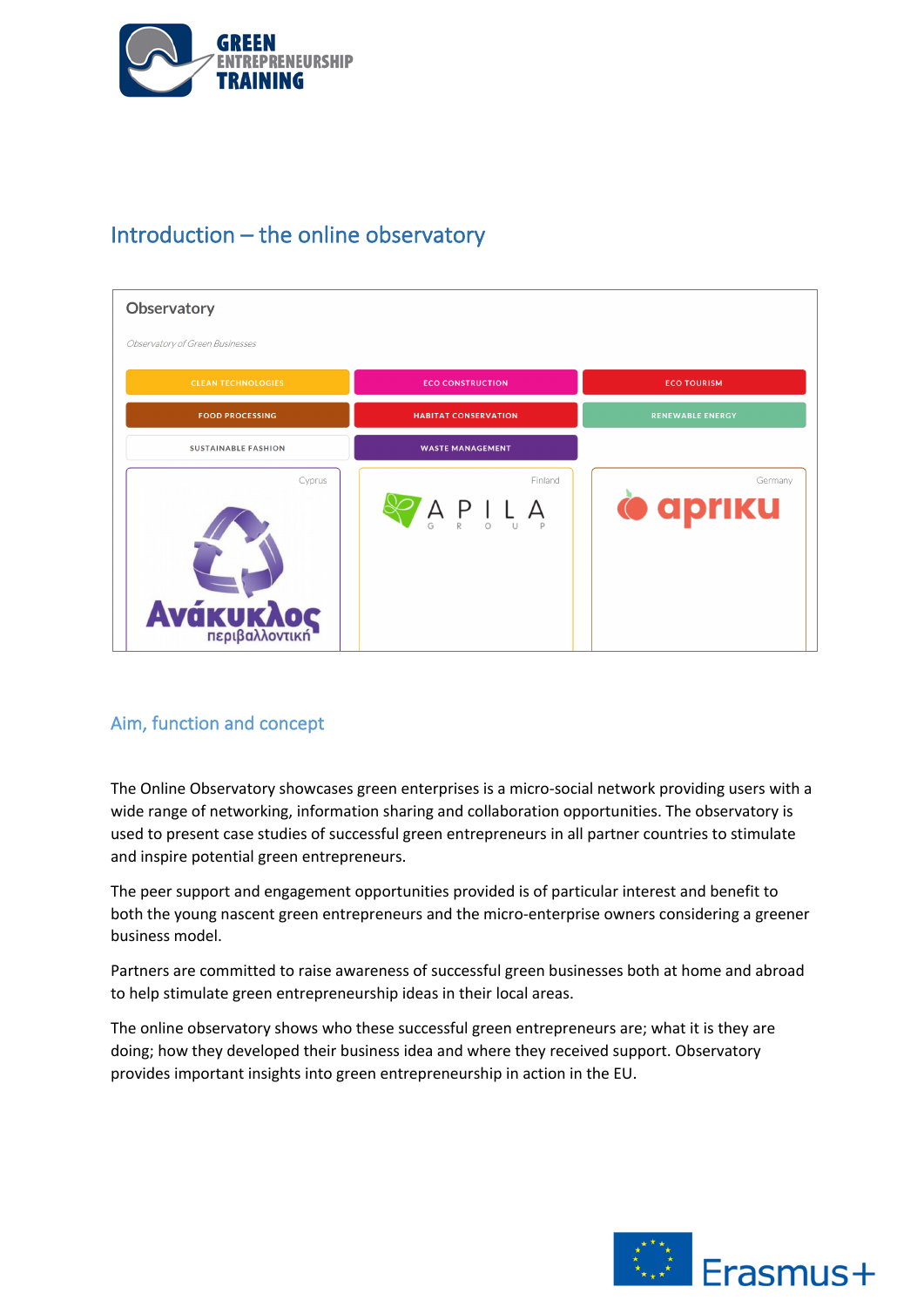

#### You can browse the companies by their industry:



From the observatory you get the basic information of the businesses:

- The business idea
- Size of business
- **Supports**
- Opportunities and plans for the future
- Contact information

Tot or people who travel between the communities to learn from them, as I did. Ecopasa combines all these protagonists, available resources and infrastructure in a network. The network organises win-win situations and presents the welfare for all. This is a self-organizing permaculture system.

2. If you found the company again, what would you do exactly and what would you do differently?

Our principle is to work with volunteers but only with professionals not with young people who want to have fun. I have invested a lot of my money and time to coach trainees. But the result was that the trainees did not show a productive work.

#### 3. Are there any difficulties regarding the foundation?

No money. Less resonance. Niche existence. But trend goes on.

#### 4. What were the biggest challenges in regard of the foundation?

Legal forms, common public interest, German law, high costs for example for services, programming software and design. Nobody wanted to spend time on favours.

#### 5. Did you have positive or negative incidences which motivated you?

I have learned a lot. Everything has paid off. I mean the feedback of our members, stories of success. I feel happy when I see that our network is working.

## the observatory *also*

*gives the answers to the questions businesses were asked with starting entrepreneurs in mind, the Pitfalls and challenges that the companies have come across with.*